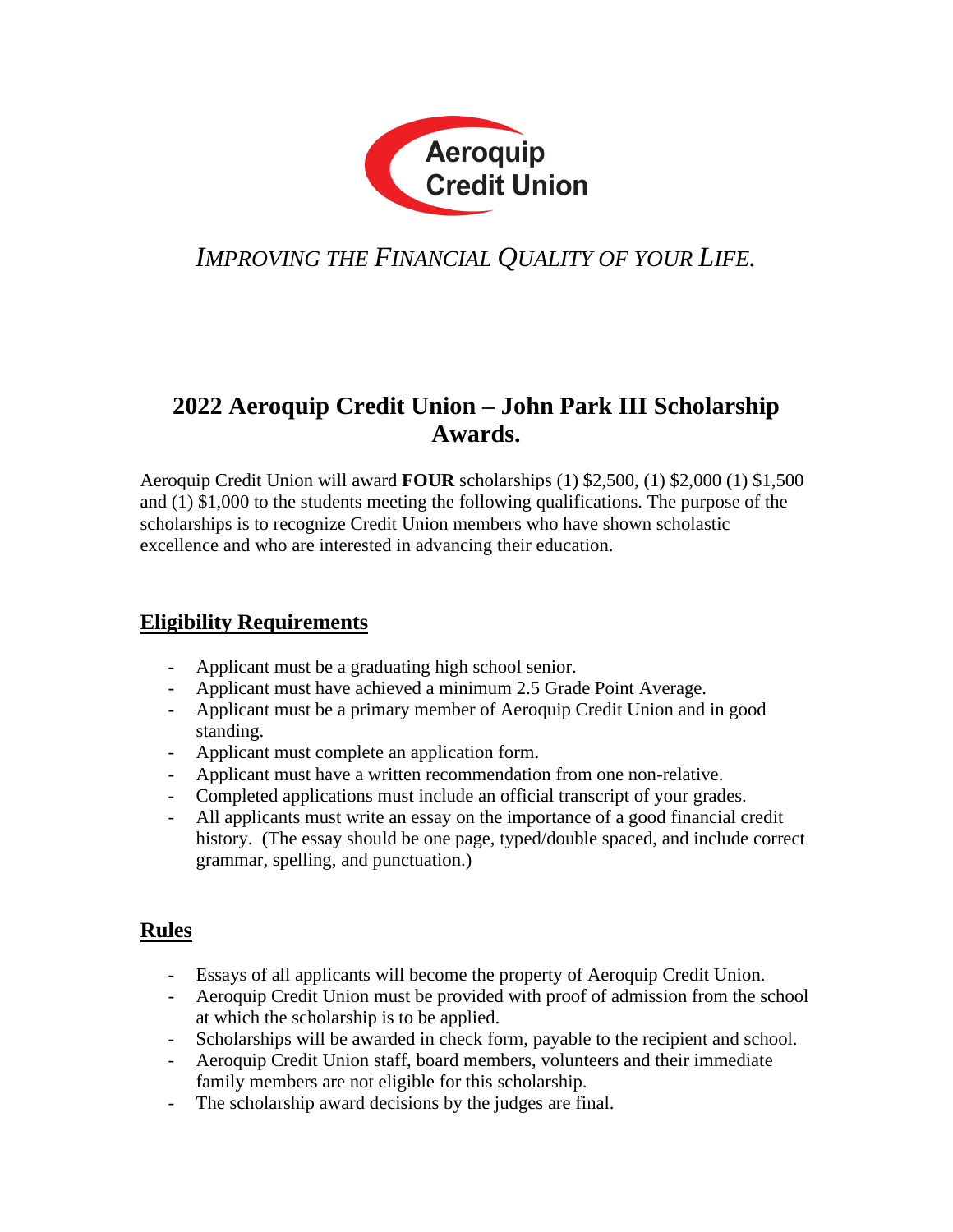#### **Scoring**

Each application will be evaluated individually and scored as follows:

| <b>Required Documents</b>                           | 25 points |
|-----------------------------------------------------|-----------|
| Essay<br>Originality/Creativity<br>Grammar/Spelling | 45 points |
| <b>Extra Curricular Activities</b>                  | 15 points |
| <b>Community Involvement</b>                        | 15 points |

#### **Submitting your application**

Completed applications may be mailed to Aeroquip Credit Union 901 Plymouth St., Jackson, MI. 49201, postmarked no later than **April 15th, 2022.** Incomplete applications and those postmarked later than April 1<sup>st</sup>, 2022 will not be considered. Applications may also be delivered in person to either Aeroquip Credit Union locations on or before April 1st, 2022. **We will notify the recipients by May 23rd, 2022.**

#### **Disclosure policy**

Once applications are received, they are considered property of the Credit Union. All applications will be destroyed following the selection of the winners. In respect to our applicants' privacy, all applications, forms, and details will only be shared with the judges.

#### **Scholarship recipient agreement**

The scholarship recipients agrees to have his or her name used in Aeroquip Credit Union's newsletters. The award will be given in the form of a check made out to the winner and the school they are attending. If, at the time of the award the school is unknown, Aeroquip Credit Union will hold the funds until a school is selected.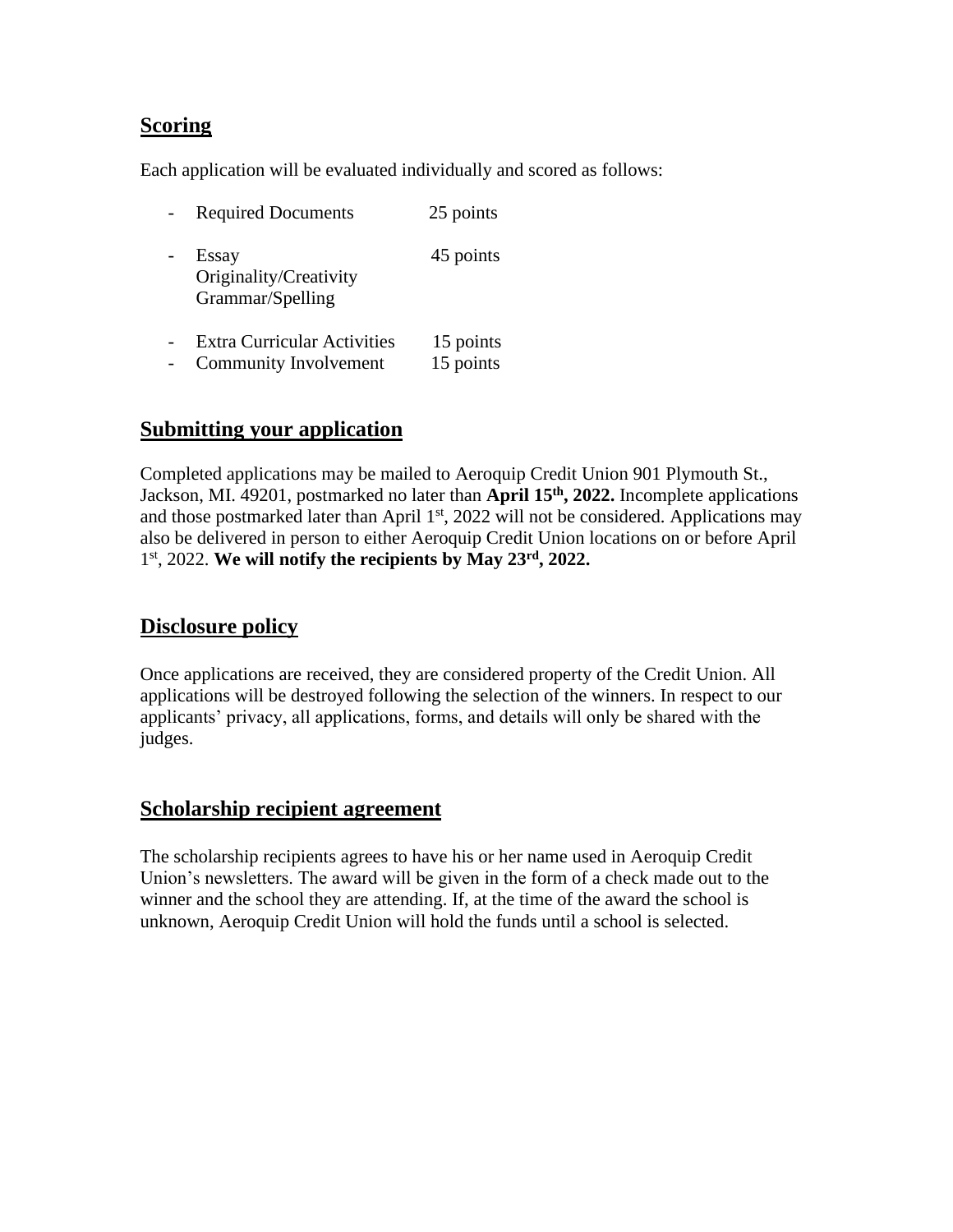# **Aeroquip Credit Union Scholarship Application**

## **I. Personal Data**

| Name                                           |            |      |  |
|------------------------------------------------|------------|------|--|
| First                                          | Middle     | Last |  |
|                                                |            |      |  |
|                                                |            |      |  |
| <b>Street</b>                                  | City/State | Zip  |  |
|                                                |            |      |  |
|                                                |            |      |  |
|                                                |            |      |  |
|                                                |            |      |  |
|                                                |            |      |  |
| Aeroquip Credit Union account number__________ |            |      |  |
|                                                |            |      |  |
|                                                |            |      |  |
|                                                |            |      |  |

# **II. Statement of Your Goal**

Include the college you plan to attend, your Major, and how this scholarship will help you attain your goal.